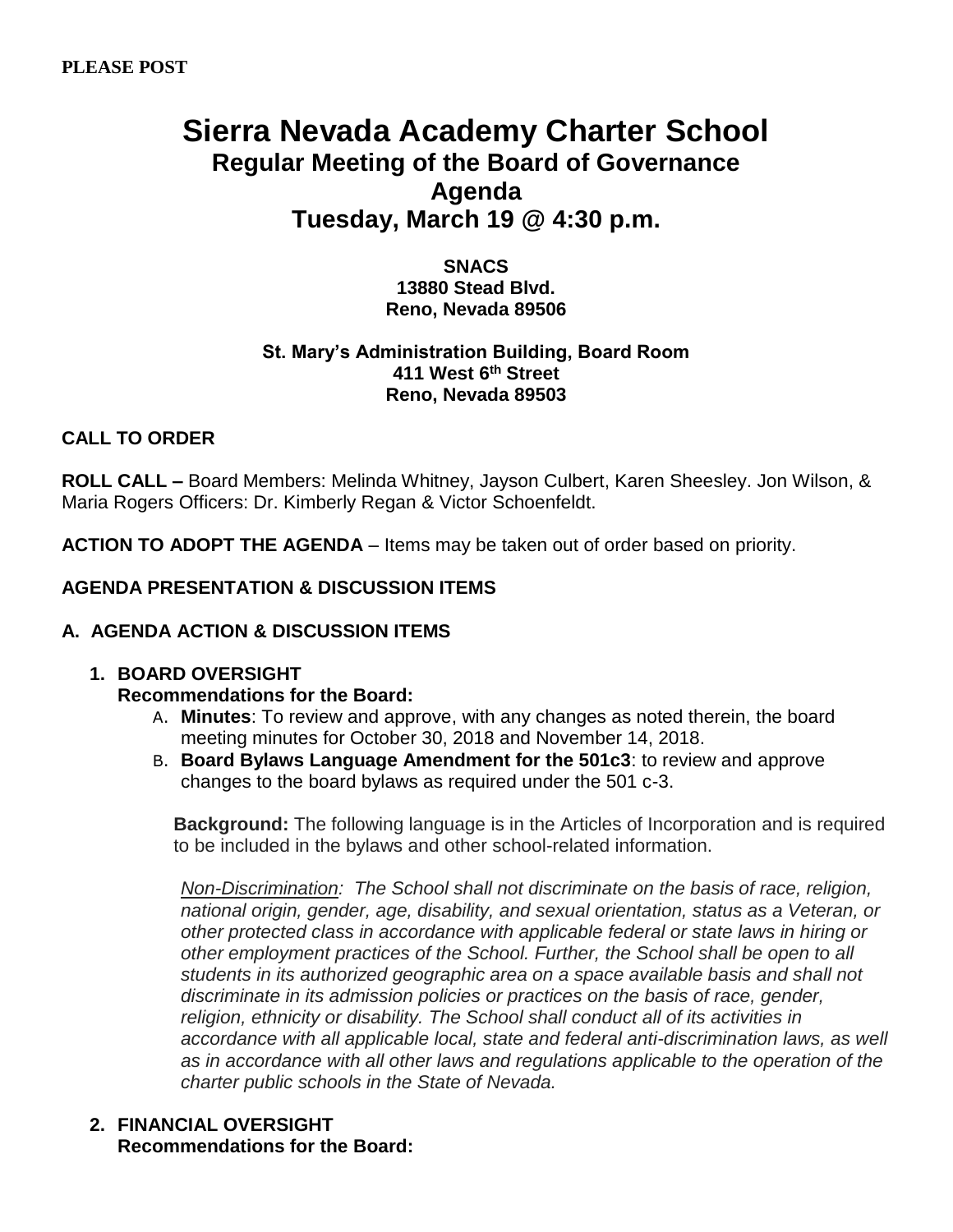- **A. Tentative Budget:** To review and approve the ensuing Tentative Budget for the 2019- 2020 school year. The Executive Director recommends the Board consider options for the budget as presented.
	- i. **Background:** The tentative budget for the 2019-2020 will be submitted to the Department of Education on/or before April 15th. Budget hearings will be established and held during the  $2<sup>nd</sup>$  or  $3<sup>rd</sup>$  week in May. The board will adopt a final budget by June  $8<sup>th</sup>$  for submission to the department.
- b. **Budget Amendments:** The board will be provided with recommended amendments to the current 2018-2019 budget.
	- i. **Background:** These amendments and appropriation transfers between functions are based on current income and expense actuals, including grants appropriated to SNACS by the WCSD under IDEA Federal Funding.
- c. **Current Financials**: The board will be provided with a Profit and Loss Budget to Actual July 1, 2018 through February 28, 2019 and a list of transactions from October 1, 2018 through February 28, 2019 to approve for filing using the NDE chart of accounts reporting system.
	- i. **Background:** The first report provides the board with budget to actual comparisons and the percent of budgeted amounts incurred to date. The second report includes a list of all transactions as classified under the new chart of accounts system.

## **3. CONTRACT OVERSIGHT – Recommendations for the Board:**

- **A.Annual Audit: Annual Audit:** to review three bids and approve one firm to conduct the annual independent audit.
	- a. Background: In the previous years, the annual audit was conducted for the annual audit by Kohn & Company. However, Kohn and Company merged with Eide Bailey. And Bill Saylor, CPA, CGMA, who conducted the previous audits moved to Barnard Vogler and Co. The board is recommended to review the bids and approve one firm to conduct the annual independent audit.
- **B. JK Beltz:** To approve the proposal letter to work with Jeanette Beltz, lobbyist, in representing SNACS during the current legislative session. Jeanette has worked with SNACS since December 2018 and has brought 2 legislators to visit SNACS and introduced Dr. Regan to additional members to represent SNACS-related issues. This is specifically important to have a daily voice represented in the 80<sup>th</sup> session as education hearings are held at least twice per week, increasing as the session comes to a close. SNACS has financial and facility related concerns that needs a representative present in CC. Jeanette has represented SNACS to date in submitting testimony and represents ACE charter school. Jeanette provides a daily update and ongoing dialogue, alerting Dr. Regan when a timely issue arises to ensure we are provided the opportunity to testify for the record. This is deemed a crucial position given the current DSA funding structure and the previous lobbying that resulted in SNACS being among the WCSD Charter Schools that are the lowest funded schools in the state.